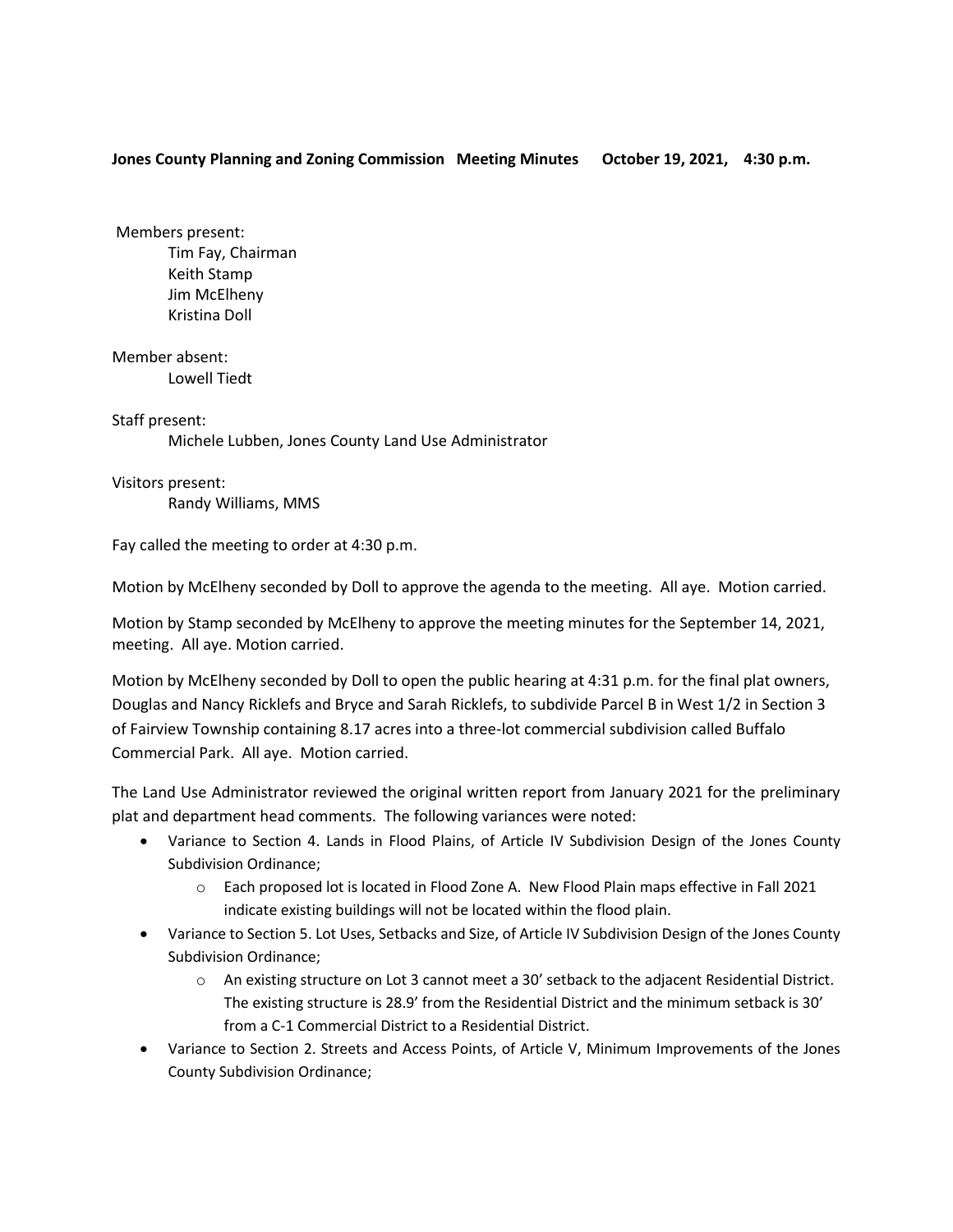- $\circ$  There are no proposed interior streets. Lots 1, 2 and 3 are accessed through two joint access easements directly off Buffalo Road.
- Variance to Section 3. Interior Street Standards, of Article V, Minimum Improvements of the Jones County Subdivision Ordinance;
	- $\circ$  There are no proposed interior streets. Therefore, there are no cul-de-sacs, bus turnarounds or street names.
- Variance to Section 7. Storm Water Pollution Prevention Plan, of Article V, Minimum Improvements, of the Jones County Subdivision Ordinance.
	- o When development occurs, if more than one acre is disturbed, a Storm Water Pollution Prevention Plan will be required.

Motion by Stamp seconded by McElheny to close the public hearing at 4:40 p.m. All aye. Motion carried.

Motion by McElheny seconded by Stamp to send a recommendation of approval for the final plat with the noted variances above to the Board of Supervisors for Buffalo Commercial Park.

Roll call vote: Doll - Aye Stamp - Aye McElheny – Aye Fay - Aye All aye. Motion carried.

Motion by McElheny seconded by Doll to open the public hearing at 4:41 p.m. for the preliminary plat for Brad Stephen's Second Addition. All aye. Motion carried.

The Land Use Administrator distributed the written report and department head comments, and the Commission reviewed the variances within the ordinance. The following variances are noted:

- Variance to Section 4. Lands in Flood Plains, of Article IV, Subdivision Design of the Jones County Subdivision Ordinance;
	- $\circ$  A small portion of Lot 1 is within the Flood Plain. The portion within the flood plain would be non-buildable.
- Variance to Section 2. Streets and Access Points, of Article V, Minimum Improvements of the Jones County Subdivision Ordinance;
	- $\circ$  There is only one access point from the county road. There is an interior street (Lot "A") distinguished as Bradley Drive and Lot 1 is accessed from Bradley Drive.
- Variance to Section 3. Interior Street Standards, of Article V, Minimum Improvements of the Jones County Subdivision Ordinance;
	- o Bradley Drive continues to a private home beyond said subdivision. There is no cul-de-sac.
- Variance to Section 7. Storm Water Pollution Prevention Plan, of Article V, Minimum Improvements, of the Jones County Subdivision Ordinance.
	- o No development is expected. If more than one acre is disturbed, a Storm Water Pollution Prevention Plan will be required. Any future development will be required to be annexed within the City of Monticello.